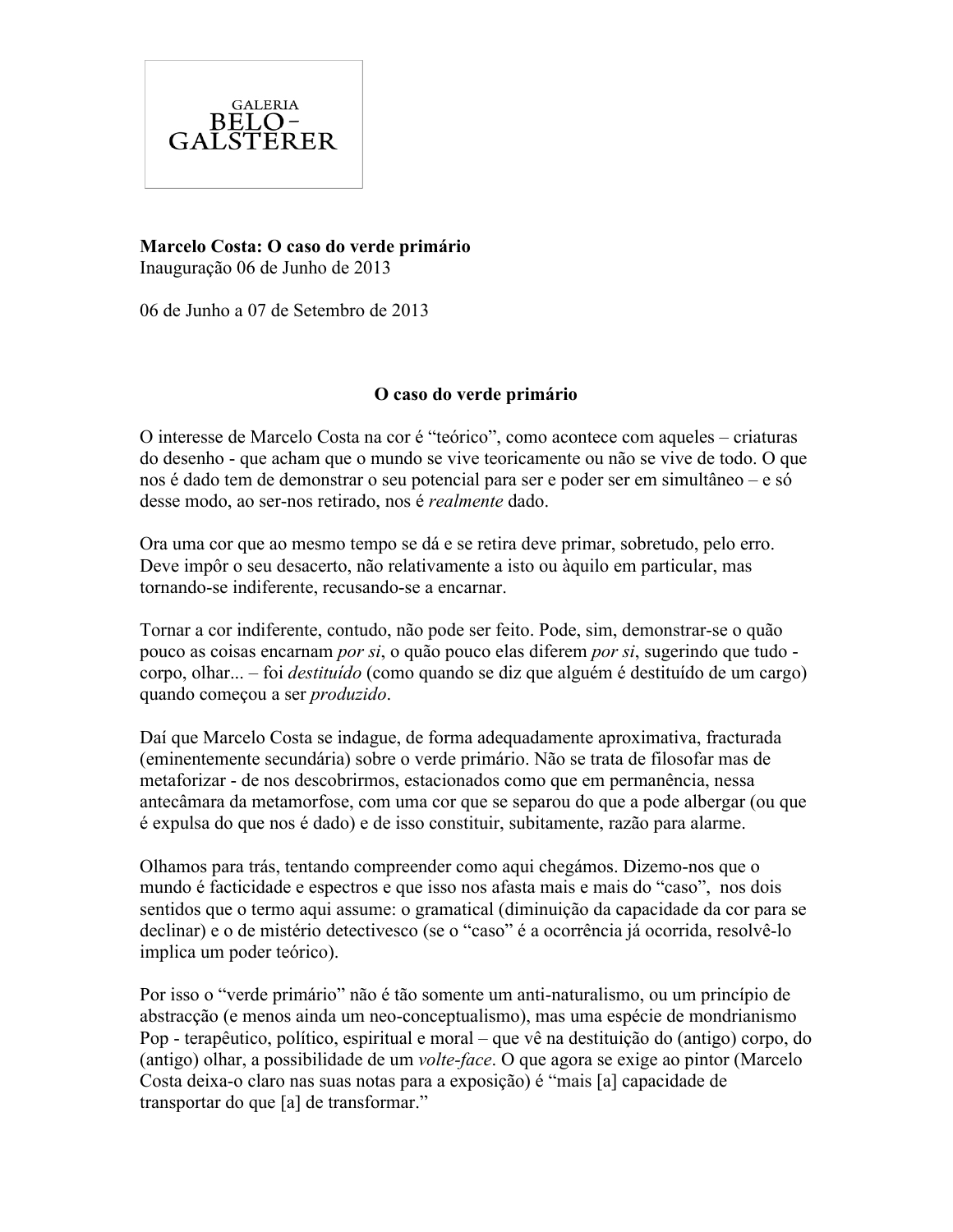

A cor errada não nos fala de outra coisa. Não basta mostrar o que a pintura faria se pudesse ainda fazê-lo, exercitando à luz do dia o que previamente tinha lugar nos bastidores, é preciso ainda que pintura e cor apontem (mesmo que, de momento, não possam fazer mais do que timidamente apontar) para a sua retirada da esfera autónoma da arte, exigindo de volta a função (há muito perdida) de transmitir.

"Acertar com precisão, ao lado do alvo" \* implica vasculhar mais fundo no baú do desenho, onde errar e acertar nascem gémeos e o imperativo do exercício nos coloca *teoricamente* antes e para além da estética. Aí onde transformar, transportar e transmitir se confundem.

Manuel Castro Caldas

• "Escolha – acertar com precisão, ao lado do alvo."Nota de Marcelo Costa para a exposição.

### **Nota biográfica:**

Marcelo Costa nasceu em Coimbra (1978).

Vive e trabalha em Lisboa, Portugal.

Formou-se em desenho e pintura no Ar. Co - Centro de Arte e Comunicação Viusal em Lisboa, onde é actualmente professor, responsável do departamento de Cinema/Imagem em Movimento e co-responsável do departamento de Desenho e Pintura.

Recentemente expôs na Fundação Carmona e Costa e no BA Studio (2012), no Museu Nogeira da Silva, Braga (2011) e na Galeria João Esteves de Oliveira (2010). Em 2005 foi seleccionado para o 2º prémio Rothschild de Pintura, Palácio Galveias, Lisboa. Em 2000 para Concurso de Desenho Celpa - Vieira da Silva, Fundação Arpad Szenes/Vieira da Silva, Lisboa. Participou em exposições colectivas na Áustria, em França, Angola e Italia, entre outros.

O seu trabalho encontra-se representando na Colecção Carmona e Costa, Lisboa, na Colecção Cachola, Elvas, na Colecção do Ar. Co, Lisboa e na Colecção Dietrich Mateschnitz, Salzburgo, entre outras.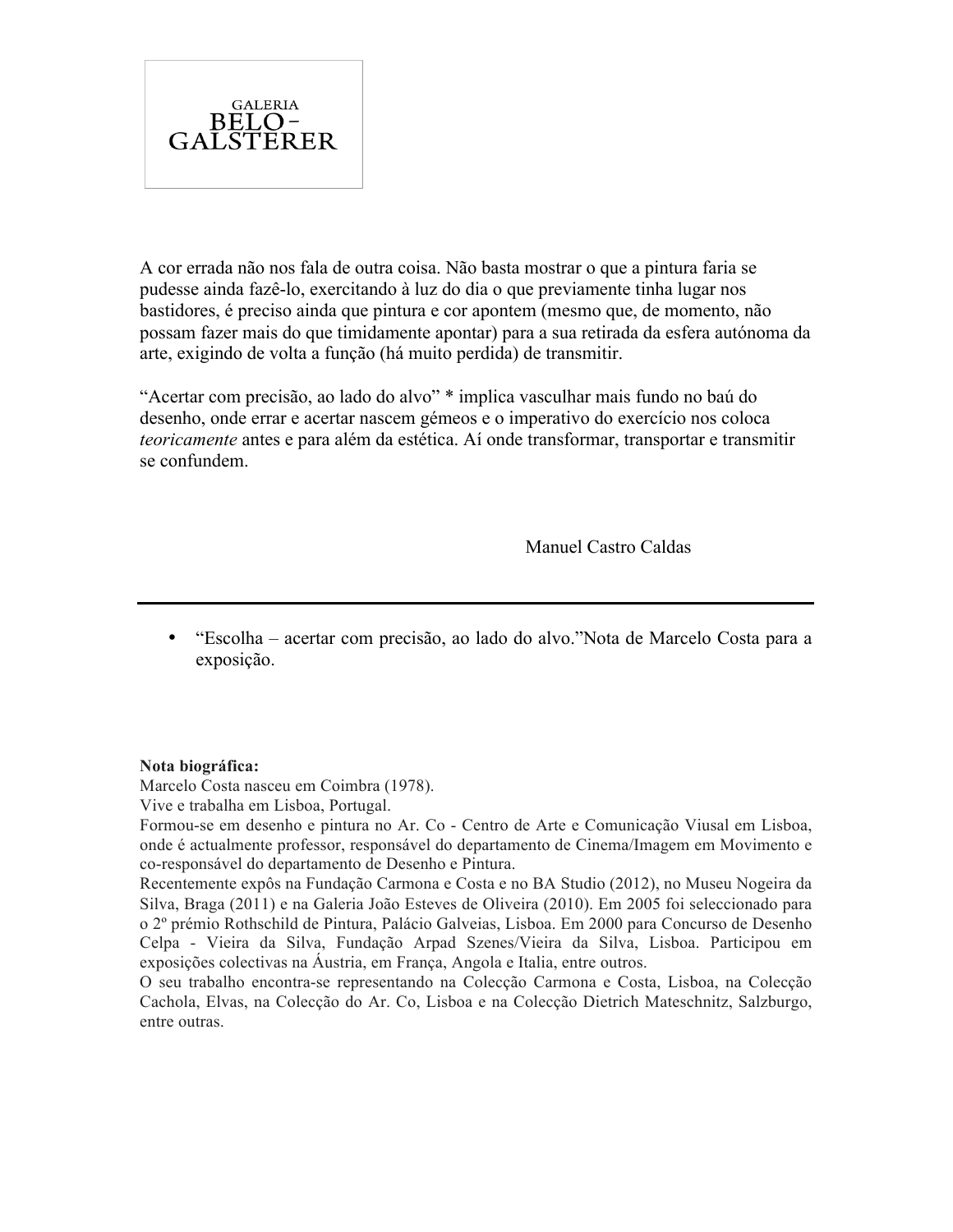

**The Case of Primary Green** A solo exhibition by Marcelo Costa

Opening:  $6<sup>th</sup>$  of June, 2013 From  $6^{th}$  of June –  $7^{th}$  of September, 2013

Marcelo Costa's interest in color is theoretical, which is what happens with all those – as creatures of drawing – for whom the world is either experienced theoretically or not at all. What is given to us must demonstrate a potential to exist and simultaneously a capacity to exist – and only in this fashion, when taken away from us, can anything really be given to us.

Now, a color that we are given at the same time as it is taken away should stand out, above all else, for being wrong. It should impose its error, not in relation to this or that in particular, but its effort to grow in different, by its refusal to incarnate.

To make a color appear indifferent is, of course, impossible to do. But one could demonstrate how little things are incarnate in themselves, how little they differ in themselves, thus suggesting that everything – the body, the gaze… - was dismissed (in the way we say someone has been dismissed from work) when it started to be produced.

Such is the logic behind Marcelo Costa's inquiry, in a befittingly approximate, fractured (eminently secondary) manner, into primary green. He is not engaged in philosophy but in creating a metaphor: we discover our own selves forever stationed in that antechamber of metamorphosis, with a color that has separated from whatever that could house it (or that has been expelled from what we are given) and all of a sudden this become a cause for alarm.

By looking back, we try to understand how we got to where we are. We tell ourselves that the world is nothing but facticity and specters and that this further removes us from the "case" in both senses of the term presented here: the grammatical (the color's range of inflections is reduced) and that of the detective or mystery story (if the "case" is an occurrence that has already occurred, to solve the case implies theoretical power).

Thus "primary green" is not mere anti-naturalism or principle of abstraction (even less a neo-conceptualism) but a kind of Pop Mondrianism – therapeutic, spiritual and moral – that sees the desctruction of the (old) body, the (old) gaze, as the possibility of a volte-face. What is now asked of the painter (and Marcelo Costa makes this clear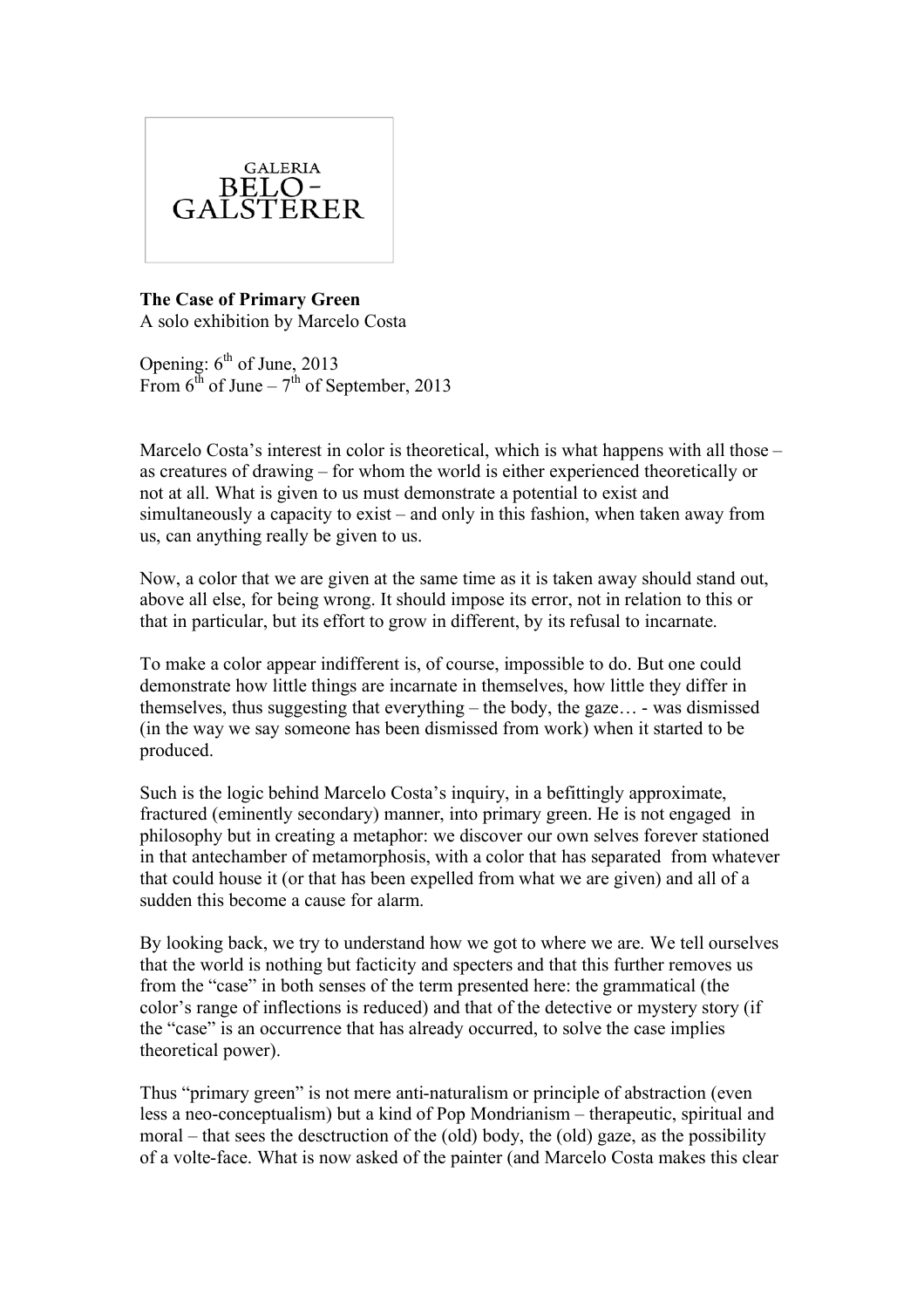in his exhibition notes) is "rather [the] capacity to transport than [the] capacity to transform."

This is what the wrong color tells us. It is not enough to show what painting would do if (only) it could by practicing in broad daylight what had previously taken place backstage. Both painting and color must also point (even if only timidly for the time being) to their removal from the autonomous sphere of art, demanding that the (long lost) function of transmitting be returned to them.

"To miss the target with precision"<sup>1</sup> implies that we must search deeper into the chest of drawing, where right and wrong were born twins and the imperative of the exercise places us theoretically before and beyond aesthetics. There were transforming, transporting and transmitting can be rightfully confused.

Manuel Castro Caldas, June 2013

(text translated by Carole Garton)

#### **Biographical Note:**

Marcelo Costa (1978), was born in Coimbra, Portugal. Today, he lives and works in Lisbon, Portugal.

He graduated in drawing and painting at Ar.Co School in Lisbon, where he is now head of the Department for Cinema / Image in Movement.

His work has a privileged relationship with drawing and painting, based on a process that researches as well "old" sources as well as new means of expression. It's a personalized vision that juxtaposes media and techniques that confirms the contemporaneity of his work.

Recently, he exhibited at Carmona e Costa Foundation and BA Space, Lisbon (2012), at Museum Nogueira da Silva, Braga, Portugal (2011), and at Gallery João Esteves de Oliveira, Lisbon (2010). In 2005, he was shortlisted for the 2nd Painting Award Rothschild, Palácio Galveias, Lisbon, Portugal.

In 2000, he was shortlisted for the Celpa Drawing Award - Vieira da Silva, Fundação Arpad Szenes/Vieira da Silva, Lisbon, Portugal. And in 2001, he won the Award of the 56th Salon de Montrouge, France. He participated in group exhibitions in Angola, Austria, France, and Italy, too.

His work is represented in the Carmona e Costa Collection, Lisbon, the Cachola Collection, Elvas, Portugal, the Ar.Co Collection, Lisbon, and the Dietrich Mateschitz Collection, Salzburg, Austria, between others.

 $\frac{1}{1}$  $\frac{1}{1}$  "Choice – to miss the target with precision." Marcelo Costa, note for the exhibition, 2013.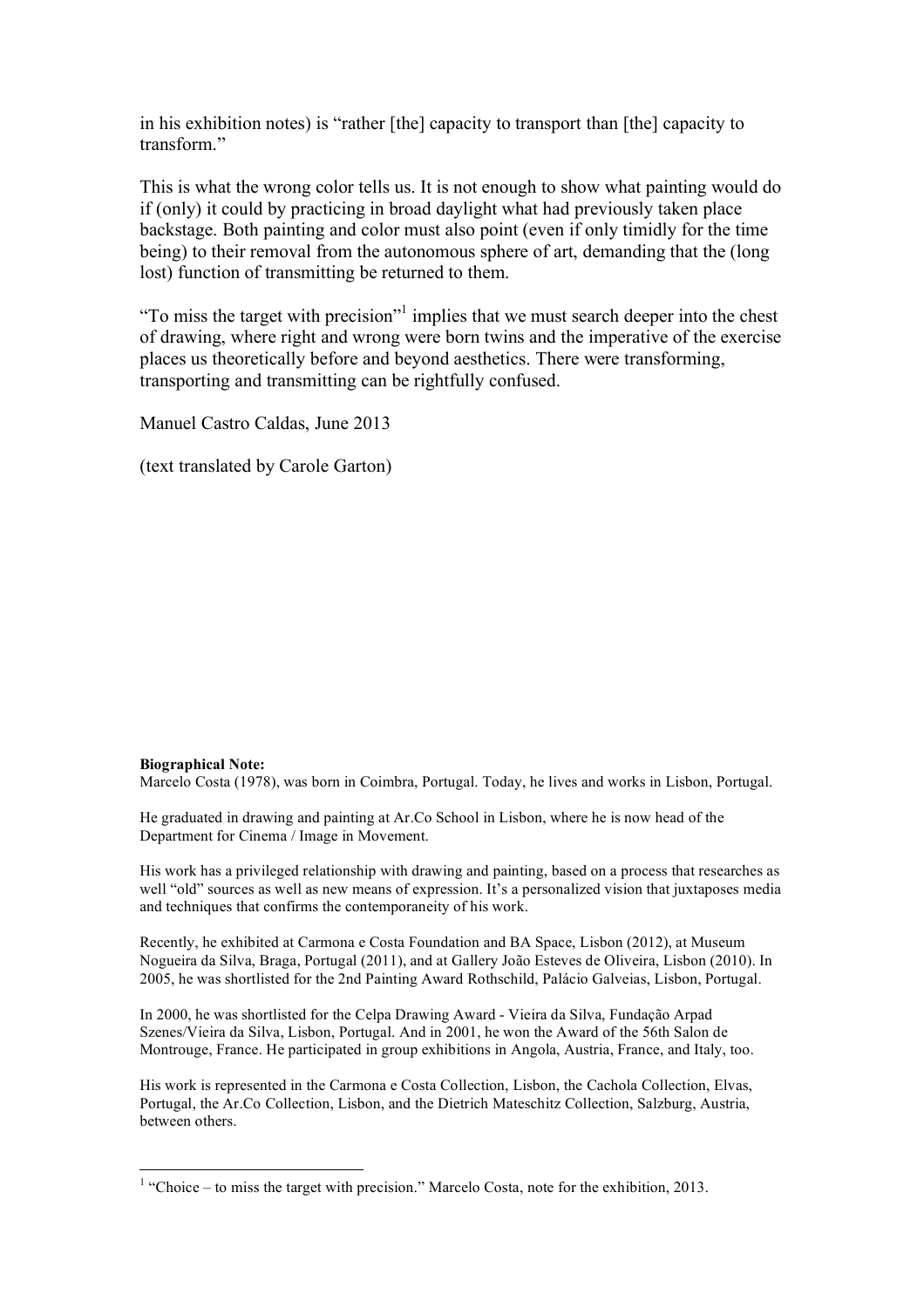# **GALERIA** BELO-<br>GALSTERER

**New Work** de Rui Sanches  $06.06. -07.09.2013$ 

A escultura, constituída por duas portas, outros elementos em madeira, estruturas de ferro, espelho e barro cru, ocupa o centro de uma sala de planta quadrada. O espectador é induzido a circundar a obra e vai sendo sucessivamente confrontado com planos que lhe cortam a passagem e a visão ("portas" fechadas), vistas entre planos, diretas ou indiretas, estruturas cúbicas que organizam o espaço, volumes mais ou menos orgânicos, massas da barro que escorrem frescas para o chão.

Opacidade e transparência, visão e retro visão, formas planas e tridimensionais, sugestões orgânicas e estrutura geométrica, visão e tacto, expansão e contenção, ao longo da duração do movimento do corpo.

Uma série de materiais comuns, que associamos à vida quotidiana, organizados de maneira a criarem uma presença dentro da galeria. Uma forma que dialoga com as paredes, o chão, o tecto e o ar que são a sala. Uma presença com que o espectador se relaciona através de uma sequência de eventos que o levam a uma consciência mais aguda da sua própria existência no espaço.

Rui Sanches, maio 2013

### **Nota biográfica:**

Rui Sanches nasceu em Lisboa (1954) onde vive e trabalha. Estudou na Ar.Co, em Lisboa, in no Goldsmiths' College em Londres (B.A. 1980), bem como na Yale University, New Haven (M.F.A. 1982).

Recebeu uma bolsa da Fundação Gulbenkian para o periodo de 1980/1982. Realizou a sua primeira exposição individual em Lisboa na Galeria de Arte Moderna na Sociedade Nacional de Belas Artes em 1984, seguida da sua primeira exposição de Escultura na Galeria Diferença em Lisboa. Desde então, o seu trabalho tem sido apresentado em inumeros museus, galerias e centros de arte, em todo o mundo.